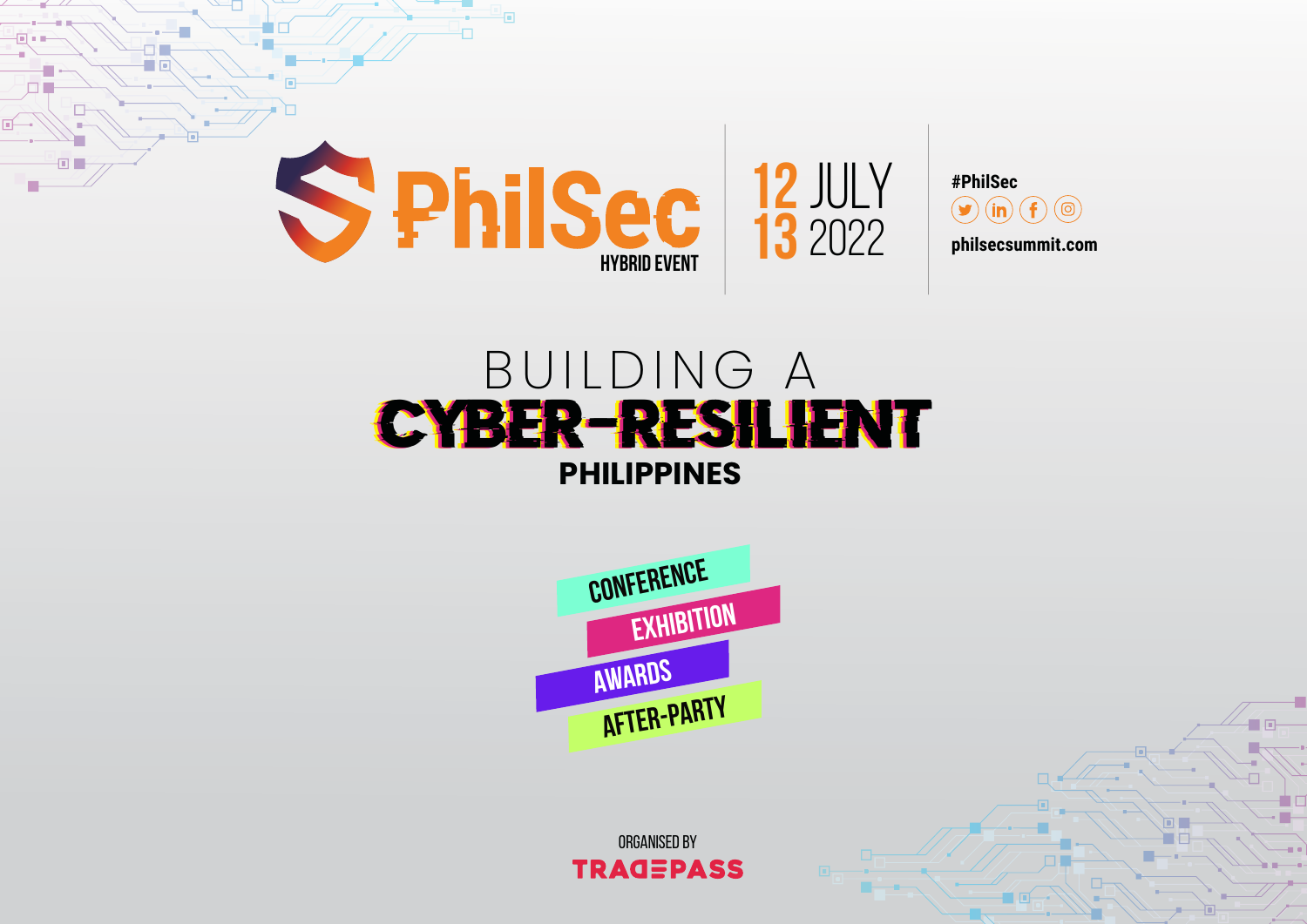#### Covid **Protocol**

The ideal measures for hygiene and enhanced safety, enabling events in the pandemic era.

With an enhanced global pandemic response, we are slowly entering a phase where restrictions/bans are slowly getting lifted and the world is returning to in-person events. However, it is pivotal that we ensure the best possible environment for continued safety.

Following a no-compromise safety standard, below are our Covid protocols:

- **O** Limiting Venue Capacities to allow for Social Distancing
- **O** Health and Safety Protocols
- O Safe Food and Beverages and Food-handling
- **O** Sanitation Stations with Hand Sanitizer and Wet Wipes Dispensers
- **O** Sanitation and Disinfection of Common and High-Traffic Areas
- **O** Physical Distancing Measures Between Attendees
- **O** Social Distancing Room and Seating **Configurations**
- **O** Non-Contact Thermal Temperature Scanning

Request to all in-person attendees adhere to the safety procedures and guidelines below:



## **FACE MASK**

To ensure all-round safety of everyone and in line with the UN guidelines it is mandatory to wear a mask during the event to avoid any kind of adverse possibility.



#### Government advice is to wash hands regularly via the provision of hand washing facilities. To supplement this, we will position hand sanitiser stations at key locations throughout the venue, including restrooms, food and beverage stations, conference space and exhibition layouts, with regular use encouraged to all visitors and exhibitors.



### **TEMP °C**

 $\geq$ 

Compulsory temperature check will happen for all the attendees at the venue before entering and anyone with a higher-thannormal body temperature will not be allowed to enter.

#### **VACCINE**

All Staff, Speakers, Exhibitors and Attendees are required to be fully COVID vaccinated with a vaccine approved by the World Health Organisation (WHO) prior to attending the conference for the care, consideration and wellbeing of other delegates in attendance.



Prior to the event, all attendees will have to compulsorily carry their respective vaccination certificates to get access at the venue.



We will be asking all attendees, staff, exhibitors and sponsors to avoid handshakes, hugs or fist bumps and adhere to a "no touch" policy. Elbow-bumps and footshakes are welcome.